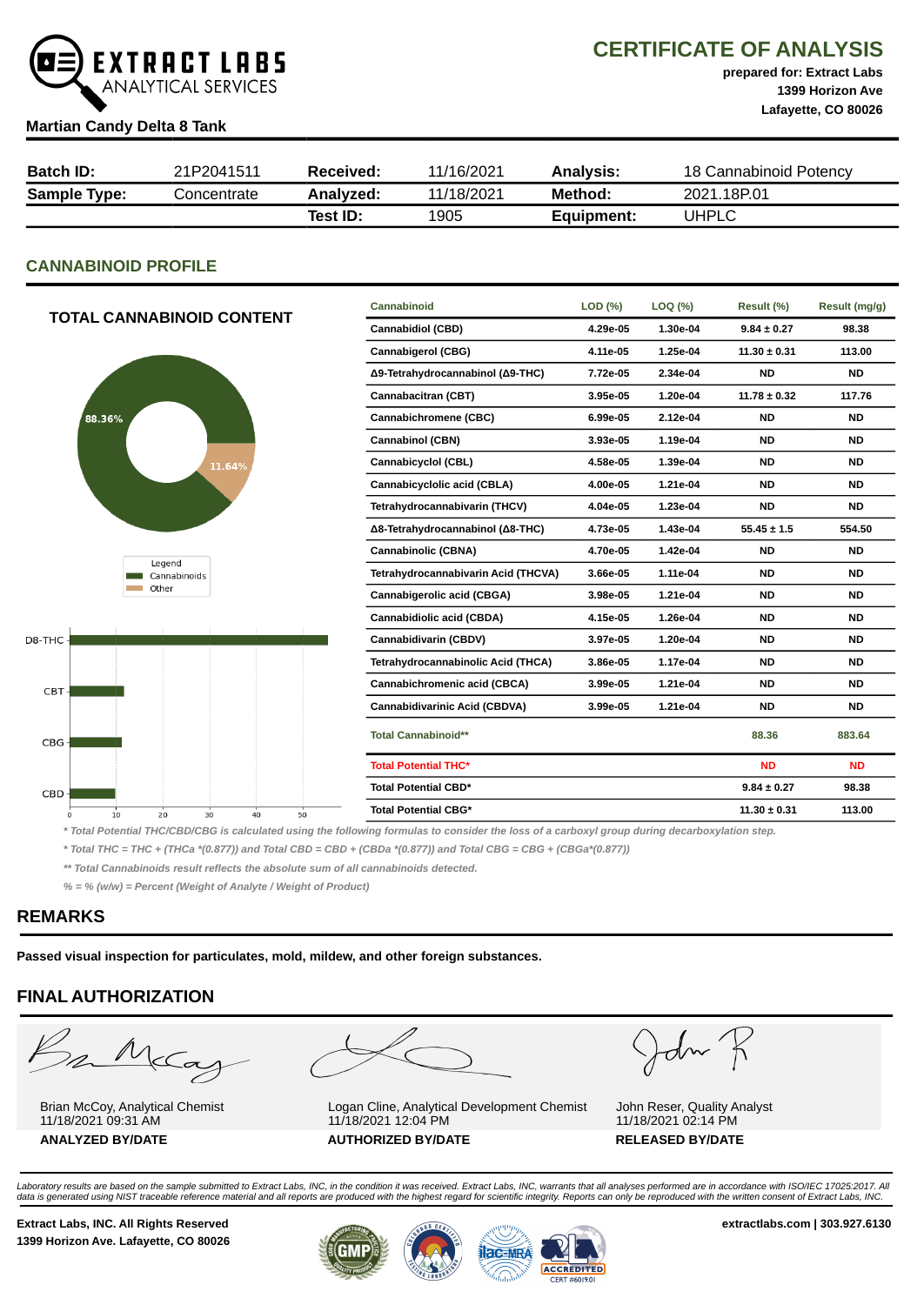

## CERTIFICATE OF ANALYSIS

prepared for: Extract Labs 1399 Horizon Ave Lafayette, CO 80026

#### Martian Candy Delta 8 Tank

| <b>Batch ID:</b>    | 21P2041511  | Received: | 11/16/2021 | <b>Analysis:</b> | <b>Residual Solvents</b> |
|---------------------|-------------|-----------|------------|------------------|--------------------------|
| <b>Sample Type:</b> | Concentrate | Analyzed: | 11/17/2021 | Method:          | 2021.RS.01               |
|                     |             | Test ID:  | 1889       | Equipment:       | <b>GCMS</b>              |

## RESIDUAL SOLVENTS

| <b>SOLVENT</b>           | <b>REPORTABLE RANGE</b> | <b>RESULT (ppm)</b> |
|--------------------------|-------------------------|---------------------|
| Acetone                  | $100 - 1000$            | *ND                 |
| <b>Acetonitrile</b>      | $100 - 1000$            | *ND                 |
| <b>Benzene</b>           | $0.2 - 4$               | *ND                 |
| <b>Butanes</b>           | $100 - 1000$            | *ND                 |
| <b>Ethanol</b>           | $100 - 1000$            | *ND                 |
| <b>Ethyl Acetate</b>     | $100 - 1000$            | *ND                 |
| Heptane                  | $100 - 1000$            | *ND                 |
| <b>Hexanes</b>           | $6 - 120$               | *ND                 |
| <b>Isopropyl Alcohol</b> | $100 - 1000$            | *ND                 |
| <b>Methanol</b>          | $100 - 1000$            | *ND                 |
| <b>Pentanes</b>          | $100 - 1000$            | *ND                 |
| Propane                  | $100 - 1000$            | *ND                 |
| <b>Toluene</b>           | $18 - 360$              | *ND                 |
| <b>Xylenes</b>           | 43 - 860                | *ND                 |

\*ND = Below Reportable Range

## REMARKS

Passed visual inspection for particulates, mold, mildew, and other foreign substances.

## FINAL AUTHORIZATION

Barne

Brian McCoy, Analytical Chemist 11/17/2021 08:55 AM



Logan Cline, Analytical Development Chemist 11/17/2021 09:47 AM ANALYZED BY/DATE AUTHORIZED BY/DATE RELEASED BY/DATE

John K

John Reser, Quality Analyst 11/17/2021 09:58 AM

Laboratory results are based on the sample submitted to Extract Labs, INC, in the condition it was received. Extract Labs, INC, warrants that all analyses performed are in accordance with ISO/IEC 17025:2017. All<br>data is ge

Extract Labs, INC. All Rights Reserved **Extract Labs, INC. All Rights Reserved** extractlabs.com | 303.927.6130 1399 Horizon Ave. Lafayette, CO 80026